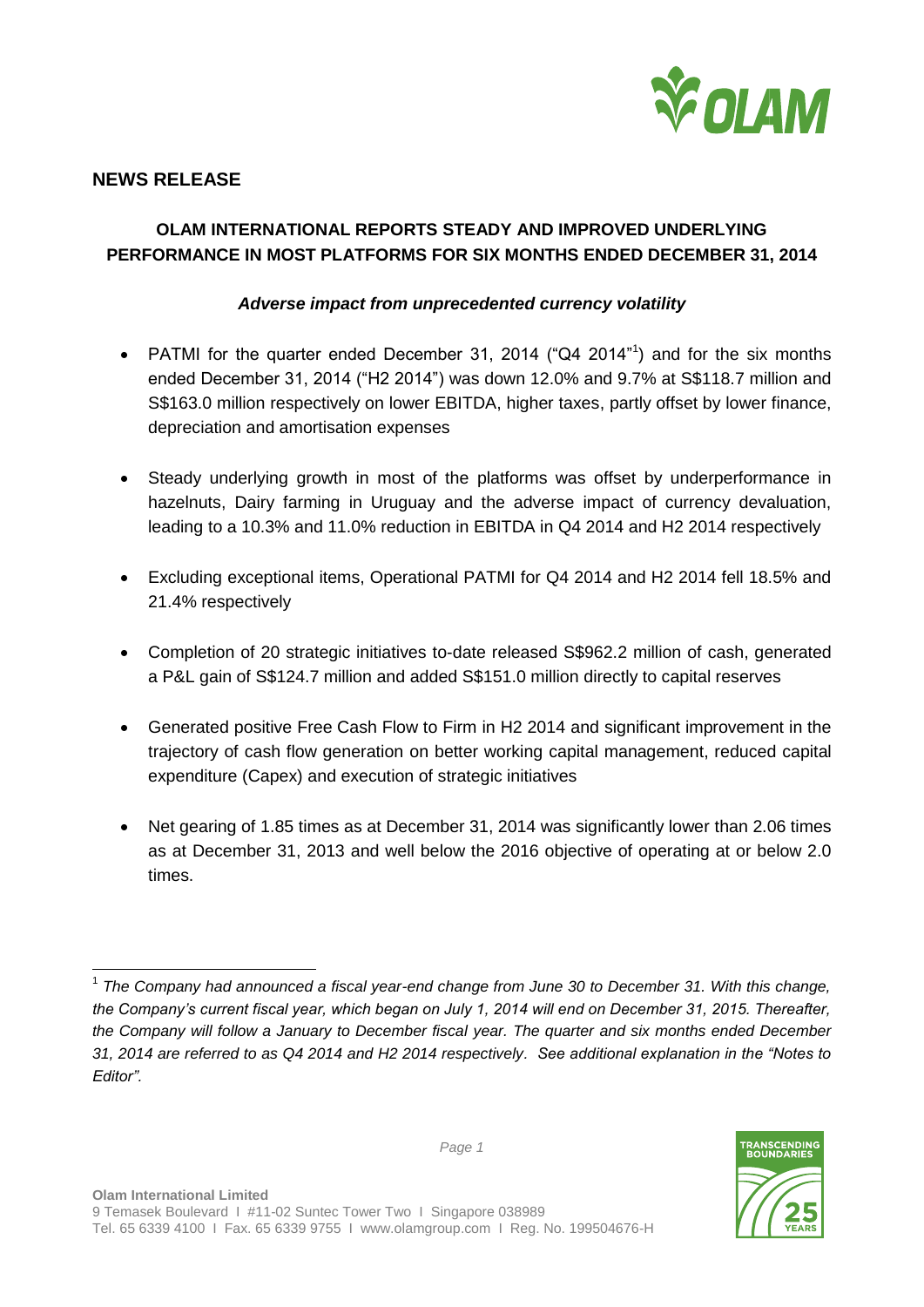

|                                    | H <sub>2</sub> 2014 | H <sub>2</sub> 2013 | % Change | Q4 2014 | Q4 2013 | % Change |
|------------------------------------|---------------------|---------------------|----------|---------|---------|----------|
| Volume ('000 MT)                   | 6,505.5             | 7,361.1             | (11.6)   | 3,371.4 | 3,692.4 | (8.7)    |
| Revenue                            | 9,178.0             | 8,827.8             | 4.0      | 4,879.4 | 4,506.7 | 8.3      |
| <b>EBITDA</b>                      | 502.6               | 564.8               | (11.0)   | 283.2   | 315.9   | (10.3)   |
| <b>PAT</b>                         | 162.5               | 173.5               | (6.3)    | 120.6   | 130.2   | (7.4)    |
| <b>PATMI</b>                       | 163.0               | 180.5               | (9.7)    | 118.7   | 134.9   | (12.0)   |
| <b>Operational</b><br><b>PATMI</b> | 137.3               | 174.6               | (21.4)   | 105.1   | 129.0   | (18.5)   |

*Singapore, February 13, 2015 –* Olam International Limited ("Olam", "the Group" or "the Company"), today reported its results for the quarter and six months ended December 31, 2014 ("Q4 2014" and "H2 2014").

**For Q4 2014,** Profit After Tax and Minority Interest ("PATMI") was down 12.0% to S\$118.7 million primarily due to the adverse impact of sharp currency devaluation across major markets. Revenue increased by 8.3% to S\$4.9 billion compared to the previous corresponding period ("Q4 2013"). Earnings Before Interest, Tax, Depreciation and Amortisation ("EBITDA") was down 10.3% to S\$283.2 million, which included an estimated net adverse impact of approximately S\$30.0 million. This was on account of severe and concurrent currency devaluation against the US dollar across major markets, including Russia, Nigeria, Brazil and Australia and to a lesser extent Turkey, Mozambique and Indonesia. These results also included a net loss of S\$12.0 million on the fair valuation of biological assets compared to a net loss of S\$15.4 million in Q4 2013.

**For H2 2014,** the 11.6% decline in sales volume compared to the previous corresponding period ("H2 2013") was a result of the Company's strategy to grow in prioritised platforms while reducing volumes from lower margin businesses. Despite lower volumes, revenue increased by 4.0% to S\$9.2 billion due to a sharp increase in commodity prices of almonds, hazelnuts, cocoa and coffee.

The prioritised platforms, including Edible Nuts, Cocoa, Coffee, Spices & Vegetable Ingredients in the US and wheat milling reported a steady underlying growth in EBITDA. This was however offset by the underperformance in hazelnuts, Dairy farming in Uruguay and the adverse impact of sharp currency devaluation across major markets, leading to a decline in overall EBITDA by 11.0% to S\$502.6 million.

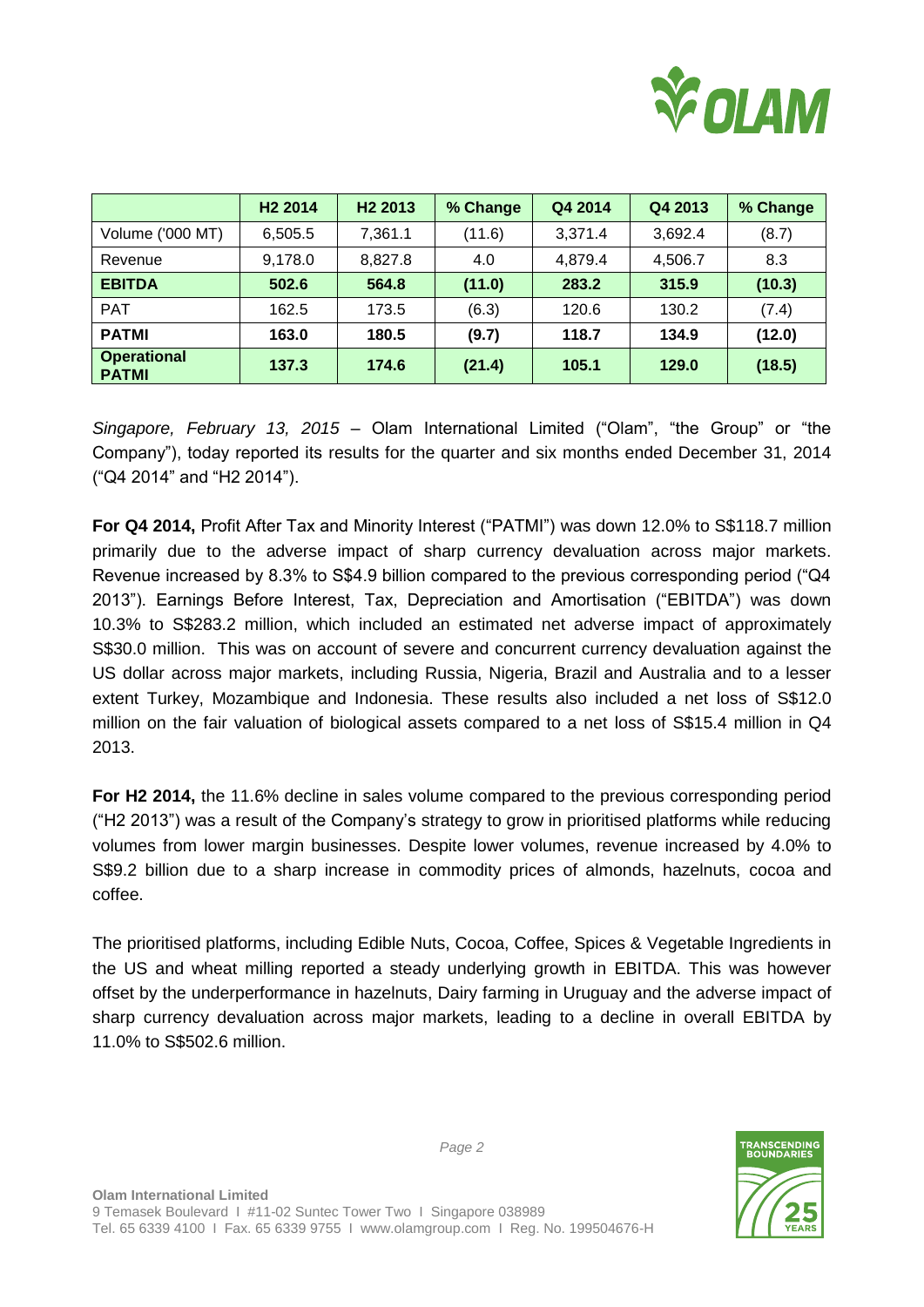

PATMI for H2 2014 declined by 9.7% to S\$163.0 million, primarily due to lower EBITDA and higher tax, which was partially offset by lower finance costs and depreciation and amortisation expenses. These results also included a net loss of S\$27.9 million on the fair valuation of biological assets compared to a net loss of S\$12.0 million in H2 2013.

Olam reported positive Free Cash Flow to Firm ("FCFF") of S\$75.6 million in H2 2014 and a significant improvement in the trajectory of cash flow generation with FCFF improving by S\$357.8 million as compared to H2 2013. This was driven by better working capital management, reduced Capex and cash released from various strategic plan initiatives. Reduced net interest expense contributed towards improved Free Cash Flow to Equity.

Net cash Capex came down from S\$262.4 million in H2 2013 to S\$43.8 million in H2 2014 as gross Capex was reduced and more cash was released from the continued execution of strategic initiatives. To-date, 20 strategic initiatives have been completed, which released cash of S\$962.2 million, generated a P&L gain of S\$124.7 million and added S\$151.0 million directly to capital reserves.

Net gearing as at December 31, 2014 was 1.85 times, which was significantly lower than 2.06 times as at December 31, 2013, and well below the 2016 objective of operating at or below 2.0 times.

**Olam's Co-founder, Group Managing Director and CEO, Sunny Verghese** said: "Our overall performance was adversely impacted by the unprecedented concurrent currency devaluation against the US dollar across many of our key markets. However, we are pleased with the disciplined execution against our strategic plan objectives. We are equally excited by the growth opportunities presented by the transformational acquisitions announced recently in two of our prioritised platforms – McCleskey Mills, Inc. in Edible Nuts and the global cocoa business of Archer Daniels Midland Company.

"We continue to stay focused on executing our strategic plan while navigating carefully through the current macro-economic uncertainty and currency volatility, which we expect will continue through 2015."

**Olam's Executive Director of Finance and Business Development, A. Shekhar** said: "The H2 2014 results show steady and improved underlying performance across most of our businesses with the exception of hazelnuts in Turkey, the negative impact of which is now contained and behind us; and Dairy farming in Uruguay, which is likely to underperform in 2015 as well. We have also made significant progress in our debt optimisation efforts, which will reduce our cost of borrowing on an ongoing basis."

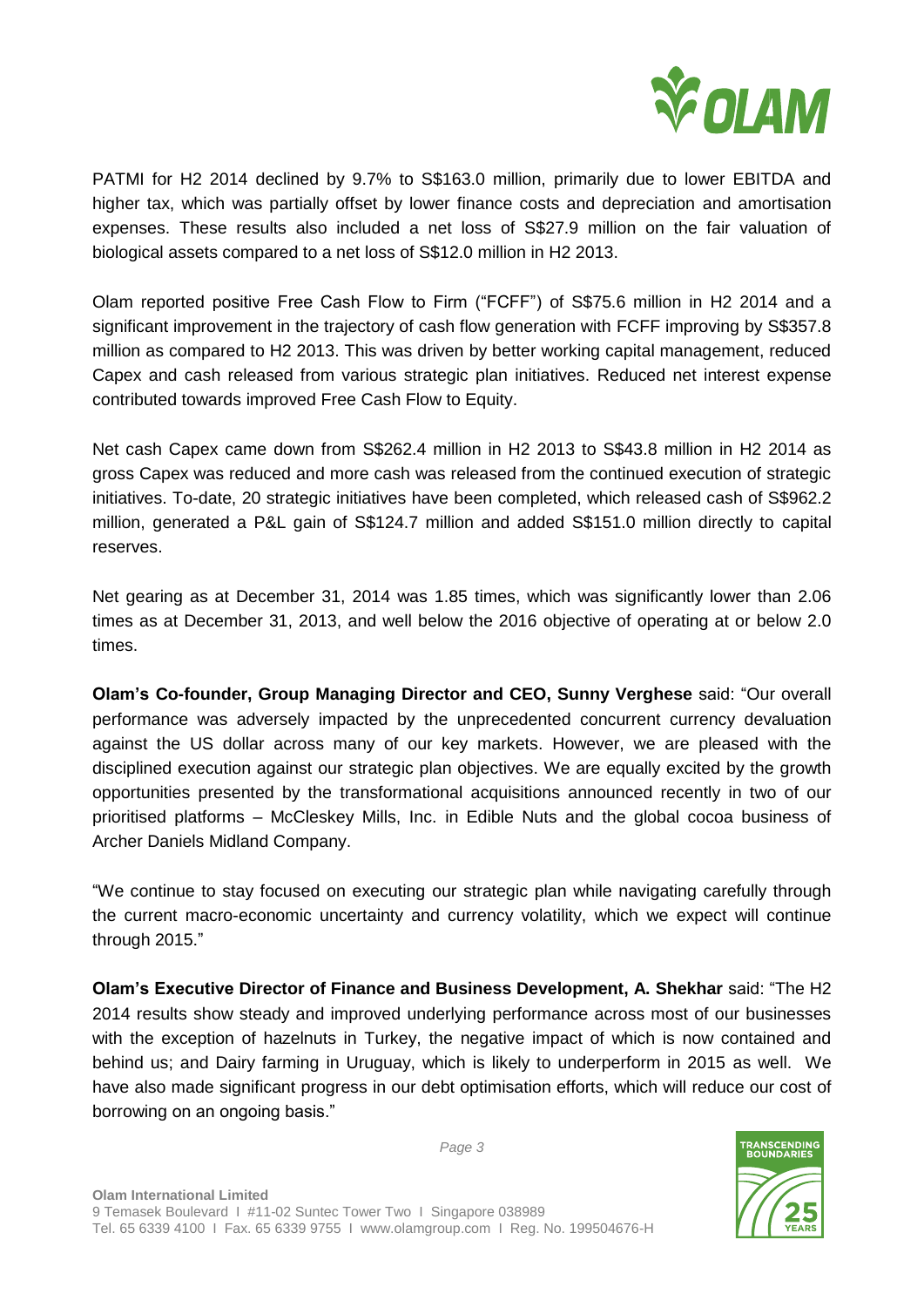

## **Segmental Review**

### H2 2014

|                                                | Sales Volume ('000 MT) |                     | <b>Revenue</b>      |                     | <b>EBITDA</b>       |                     |
|------------------------------------------------|------------------------|---------------------|---------------------|---------------------|---------------------|---------------------|
|                                                | H <sub>2</sub> 2014    | H <sub>2</sub> 2013 | H <sub>2</sub> 2014 | H <sub>2</sub> 2013 | H <sub>2</sub> 2014 | H <sub>2</sub> 2013 |
| Edible Nuts, Spices &<br>Vegetable Ingredients | 694.3                  | 737.4               | 1,845.8             | 1.605.5             | 148.3               | 175.5               |
| Confectionery & Beverage<br>Ingredients        | 677.0                  | 681.7               | 2,709.6             | 2.036.5             | 147.0               | 144.1               |
| Food Staples & Packaged<br><b>Foods</b>        | 4,332.9                | 5,163.0             | 3,294.8             | 3,373.1             | 139.1               | 183.5               |
| <b>Food Category</b>                           | 5,704.2                | 6,582.1             | 7,850.2             | 7,015.1             | 434.4               | 503.1               |
| <b>Industrial Raw Materials</b>                | 801.3                  | 779.0               | 1,327.7             | 1,812.0             | 70.3                | 70.2                |
| <b>Commodity Financial</b><br><b>Services</b>  | N.A.                   | N.A.                | 0.0                 | 0.7                 | (2.2)               | (8.5)               |
| <b>Non-Food Category</b>                       | 801.3                  | 779.0               | 1,327.7             | 1.812.7             | 68.1                | 61.7                |
| <b>Total</b>                                   | 6,505.5                | 7,361.1             | 9,178.0             | 8,827.8             | 502.6               | 564.8               |

*Volume in '000 metric tonnes; Revenue & EBITDA in S\$ million*

### Q4 2014

| <b>Segment</b>                                 | <b>Sales Volume ('000</b><br>MT) |         | <b>Revenue</b> |         | <b>EBITDA</b> |         |
|------------------------------------------------|----------------------------------|---------|----------------|---------|---------------|---------|
|                                                | Q4 2014                          | Q4 2013 | Q4 2014        | Q4 2013 | Q4 2014       | Q4 2013 |
| Edible Nuts, Spices &<br>Vegetable Ingredients | 239.8                            | 281.1   | 1,008.8        | 845.1   | 70.5          | 76.0    |
| Confectionery & Beverage<br>Ingredients        | 370.4                            | 366.8   | 1,493.4        | 1,115.1 | 93.2          | 90.6    |
| Food Staples & Packaged<br><b>Foods</b>        | 2,360.9                          | 2,636.0 | 1,892.6        | 1,662.1 | 70.3          | 96.1    |
| <b>Food Category</b>                           | 2,971.1                          | 3,283.9 | 4,394.8        | 3,622.3 | 234.0         | 262.7   |
| <b>Industrial Raw Materials</b>                | 400.3                            | 408.5   | 484.5          | 884.1   | 54.9          | 53.4    |
| <b>Commodity Financial</b><br>Services         | N.A.                             | N.A.    | 0.0            | 0.3     | (5.6)         | (0.2)   |
| <b>Non-Food Category</b>                       | 400.3                            | 408.5   | 484.5          | 884.4   | 49.3          | 53.2    |
| <b>Total</b>                                   | 3,371.4                          | 3,692.4 | 4,879.4        | 4,506.7 | 283.2         | 315.9   |

*Volume in '000 metric tonnes; Revenue & EBITDA in S\$ million*

The **Edible Nuts, Spices & Vegetable Ingredients** segment posted a 15.0% growth in revenues in H2 2014 despite a 5.8% fall in volumes compared to a year ago. EBITDA however declined

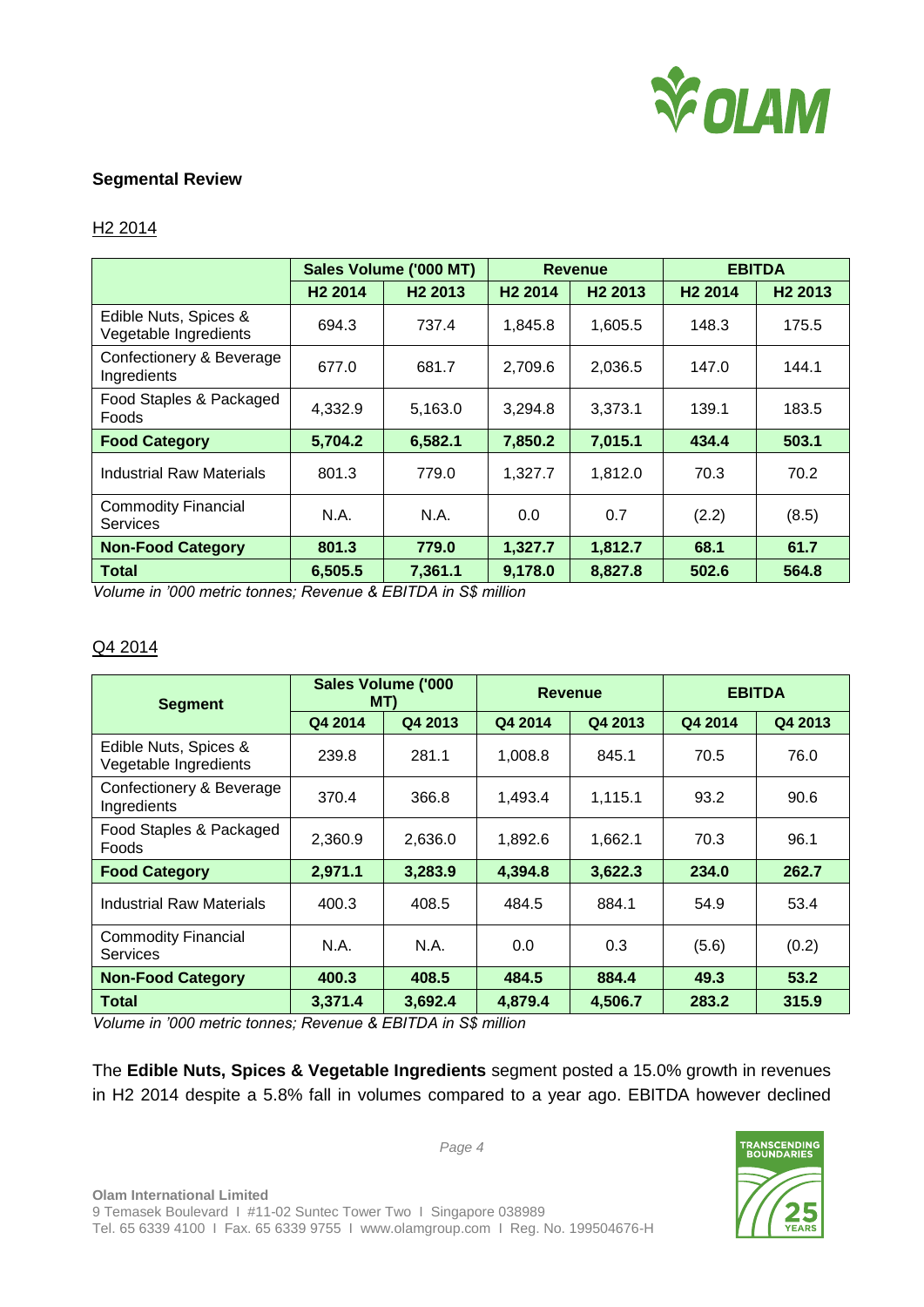

15.5%. While the almonds, US Spices & Vegetables Ingredients and the peanuts businesses continued to demonstrate strong performances, the segment's overall performance was impacted by lower contribution from cashew processing in Nigeria and the challenges in the hazelnut business in Turkey, which were highlighted in the prior quarter.

The **Confectionery & Beverage Ingredients** segment recorded a 33.1% increase in revenue for H2 2014 in spite of flat volumes as cocoa and coffee prices rose. EBITDA grew 2.0% with both the Coffee and Cocoa platforms performing well. Both businesses are well positioned for the peak season in the coming quarters.

**Food Staples & Packaged Foods** volumes fell 16.1% while revenue decreased by 2.3% in H2 2014 primarily due to discontinued operations in Australia and South Africa. Wheat milling in Africa, Grains exports from Russia, Sugar and the Rice distribution businesses performed well. Overall EBITDA for the segment declined by 24.2% due to lower sales volumes, continued underperformance in the Dairy farming operations in Uruguay and the impact of currency devaluation, particularly in the import and domestic businesses in Nigeria and Russia.

The **Industrial Raw Materials** segment recorded a year-on-year growth of 2.9% in sales volumes for H2 2014, driven by higher Cotton and Fertiliser trading volumes. Revenue fell 26.7% on account of lower Cotton and Rubber prices and a change in product mix. EBITDA was flat as lower contribution from SIFCA in Rubber was offset by a higher contribution from Cotton, the SEZ business and the restructured Wood Products business compared to the previous corresponding period.

The **Commodity Financial Services** narrowed EBITDA losses to S\$2.2 million in H2 2014 from a loss of S\$8.5 million in H2 2013.

## **Outlook and Prospects**

The long-term trends in the agri-commodity sector remain attractive, and Olam is well-positioned to benefit from this as a core global supply chain business with selective integration into higher value upstream and mid/downstream segments. Olam believes its diversified portfolio with leadership positions in many segments provides a resilient platform to navigate uncertainties in global markets.

. . . . .

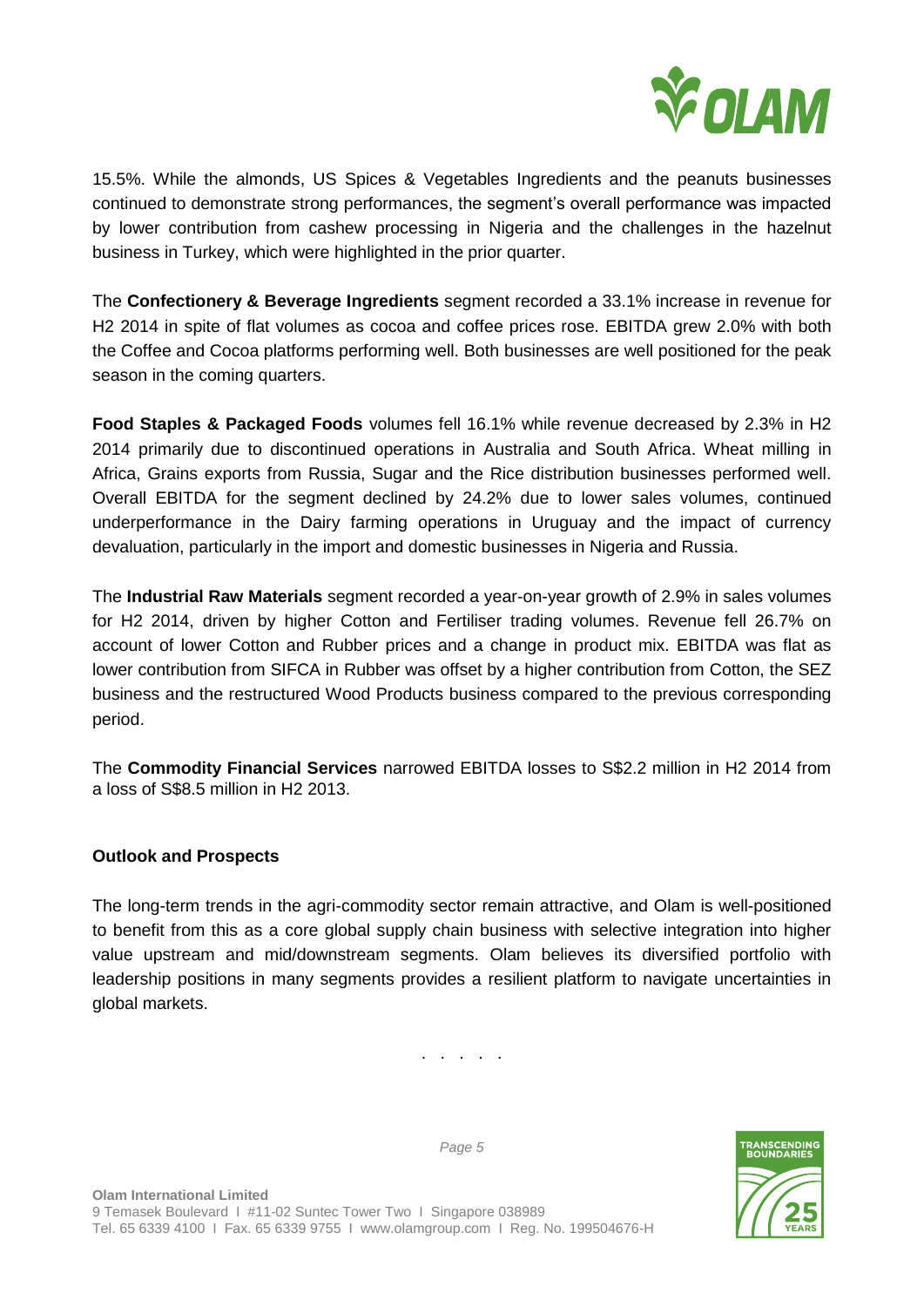

### *Notes to the Editor:*

- *1) The Company announced a fiscal year-end change from June 30 to December 31. The change will enable the Company to align its fiscal year to comply with the group consolidation and reporting requirements of its majority shareholder. With this change, the Company's current fiscal year, which began on July 1, 2014 will end on December 31, 2015. Thereafter, the Company will follow a January to December fiscal year. The quarter and six months ended 31 December 2014 are referred to as Q4 2014 and H2 2014 respectively.*
- *2) This release should be read and understood only in conjunction with the full text of Olam International Limited's H2 2014 Financial Statements and Management Discussion and Analysis lodged on SGXNET on February 13, 2015.*
- *3) The strategic plan announced after Olam's strategy review in 2013 is premised on "rebalancing profitable growth and cash flow" with the view of generating and sustaining positive Free Cash Flow to Firm (FCFF) assuming constant prices.*
- *4) Year-to-date figures are a better reflection of the Group's performance as it experiences seasonality in earnings from quarter to quarter due to its participation in upstream, midstream and supply chain management of agricultural commodities across the Northern and Southern hemispheres.*